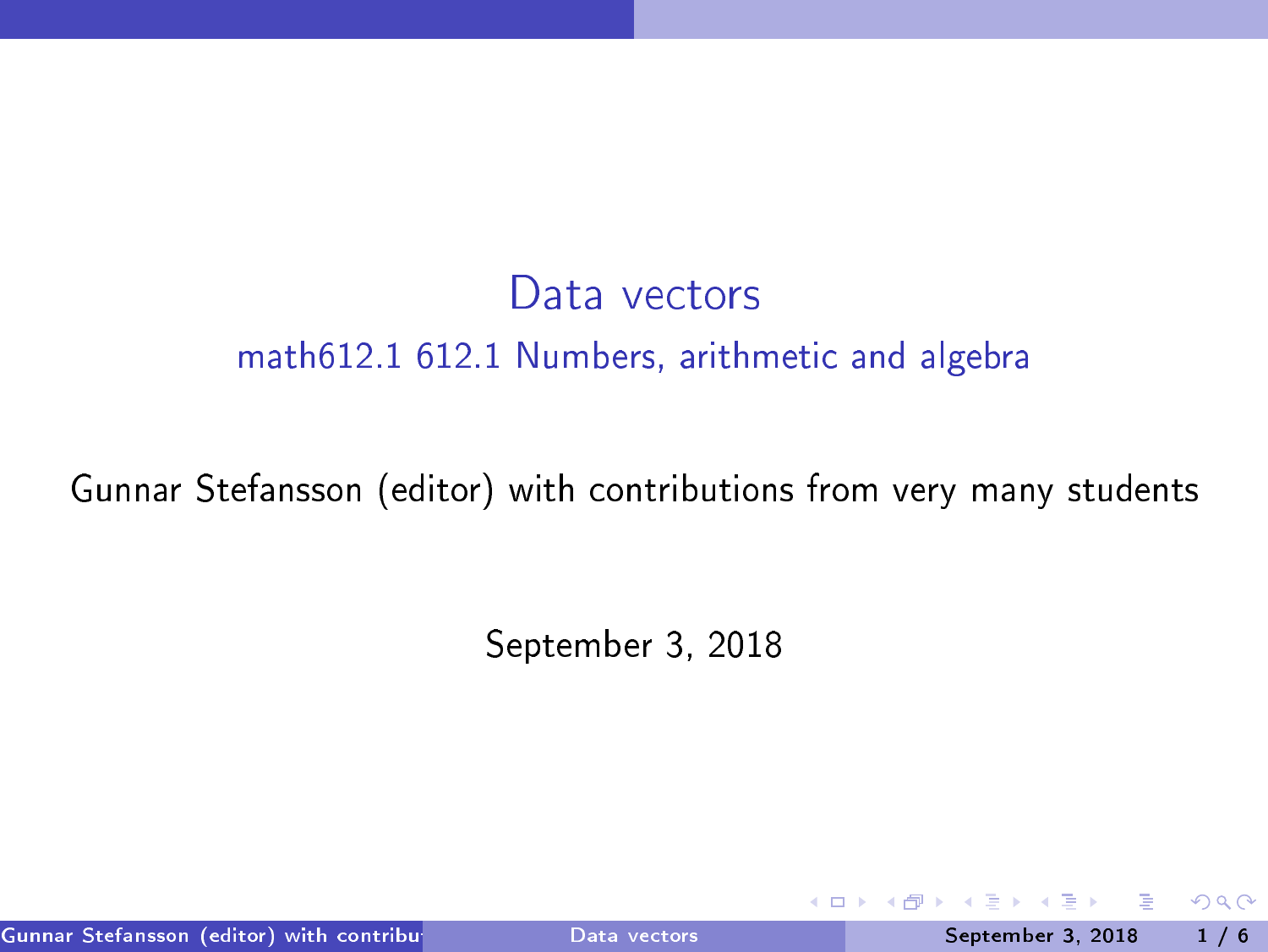# The plane

Pairs of numbers can be depicted as points on a plane. The plane is normally denoted by  $\mathbb{R}^2$ .

э

 $\equiv$ 

<span id="page-1-0"></span> $QQ$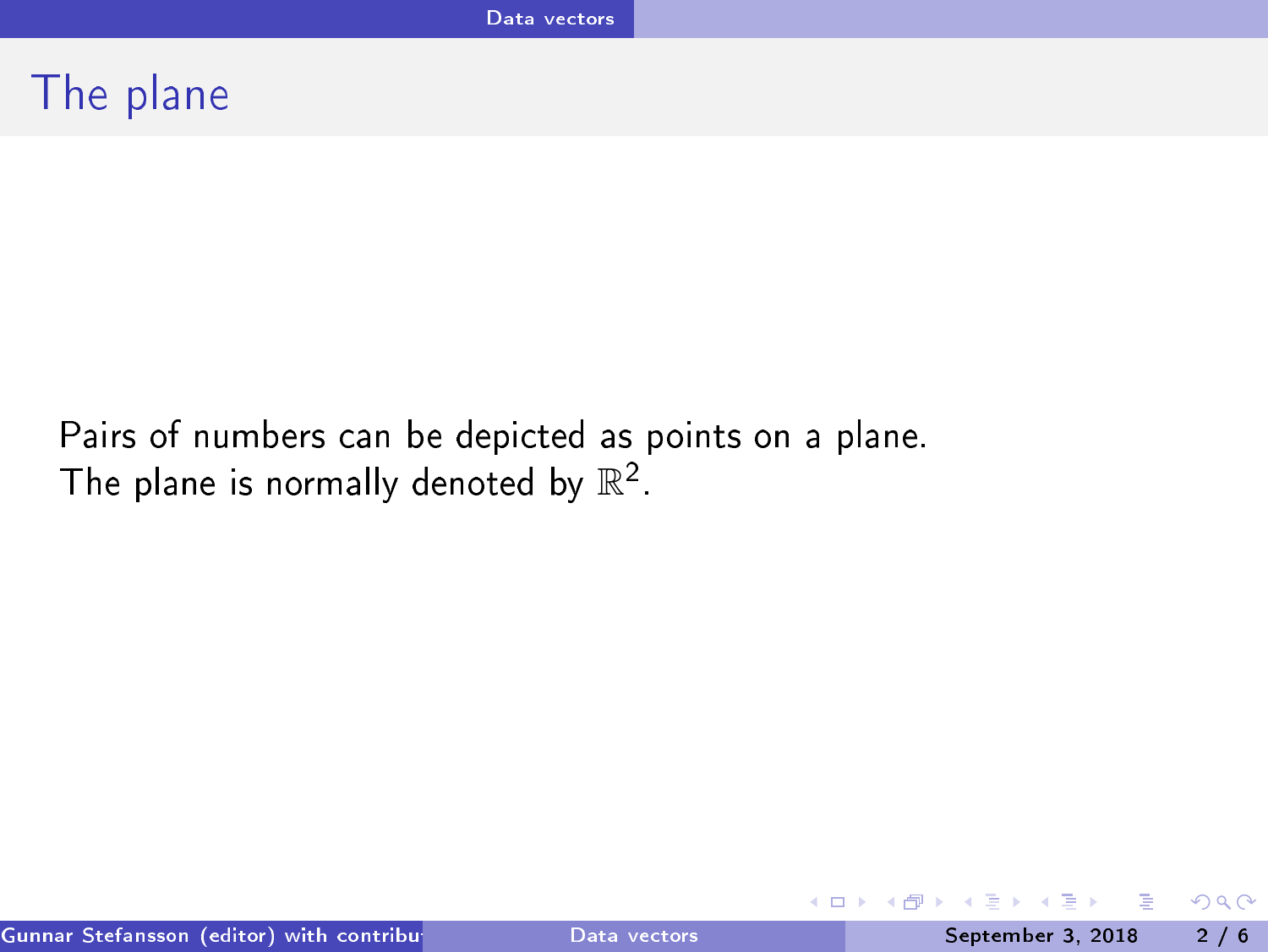# Simple plots in <sup>R</sup>



- plot plots a scatter plot (as a line plot)
- points adds points to <sup>a</sup> plot
- o text adds text to a plot
- 



<span id="page-2-0"></span>Figure : Points on <sup>a</sup> plane, drawn with R

The following R commands can be used to generate a plot with two points:

```
> plot(1,2,xlim=
(0,5),ylim=
(0,5),xlab="x",ylab="y")
    > points(3,1)
   > text(1,2,"(1,2)",pos=4, cex=2)
    > text(3,1,"(3,1)", pos=4, cex=2)
                                                                                        QQGunnar Stefansson (editor) with 
ontributions from veryData manyve
tors students September 3, 2018 3 / 6
```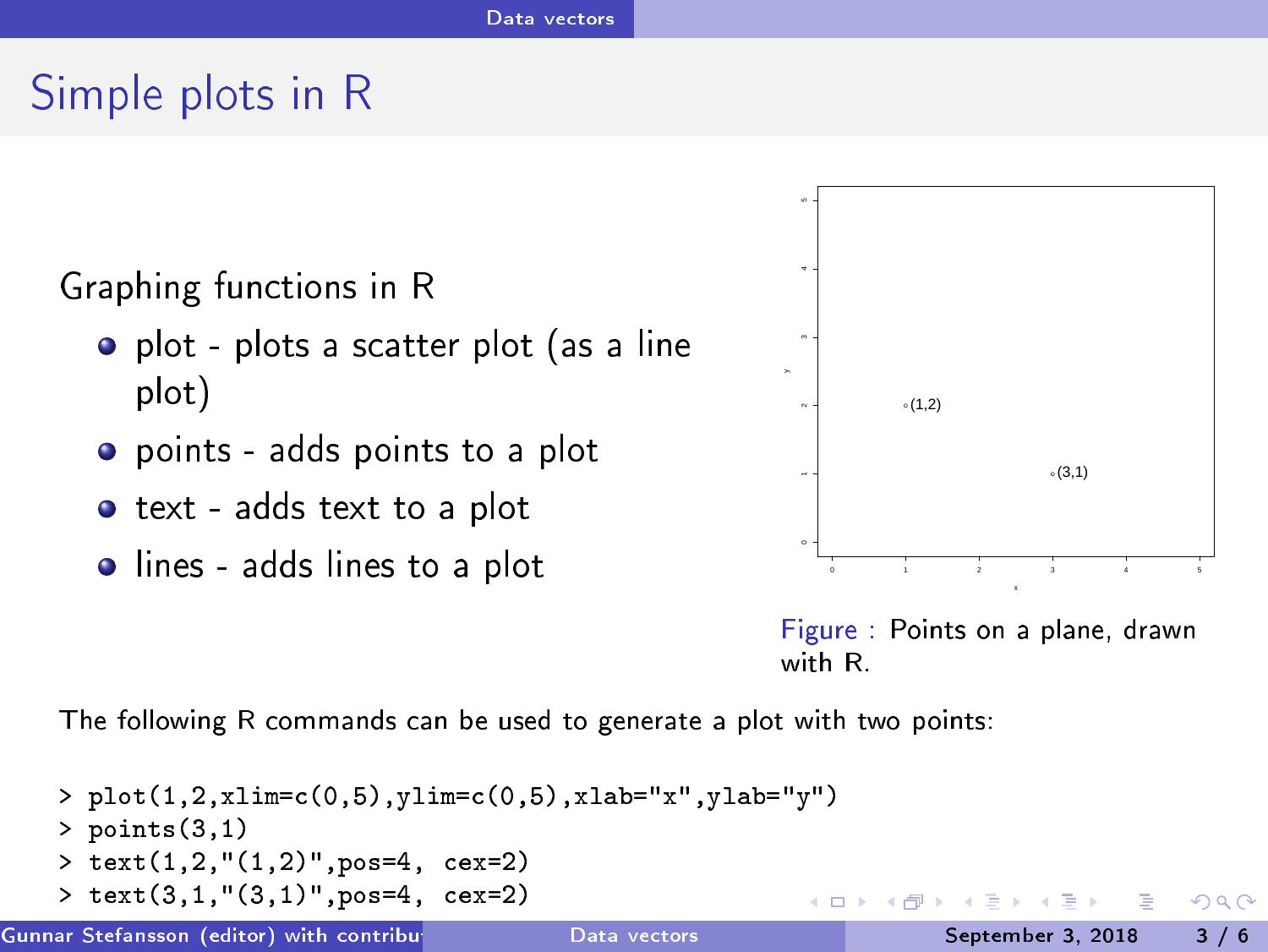## Data

### Data are usually a sequence of numbers, typically called a vector.

E

<span id="page-3-0"></span> $298$ 

 $\rightarrow$   $\Rightarrow$   $\rightarrow$ 

÷  $\mathbf{p}$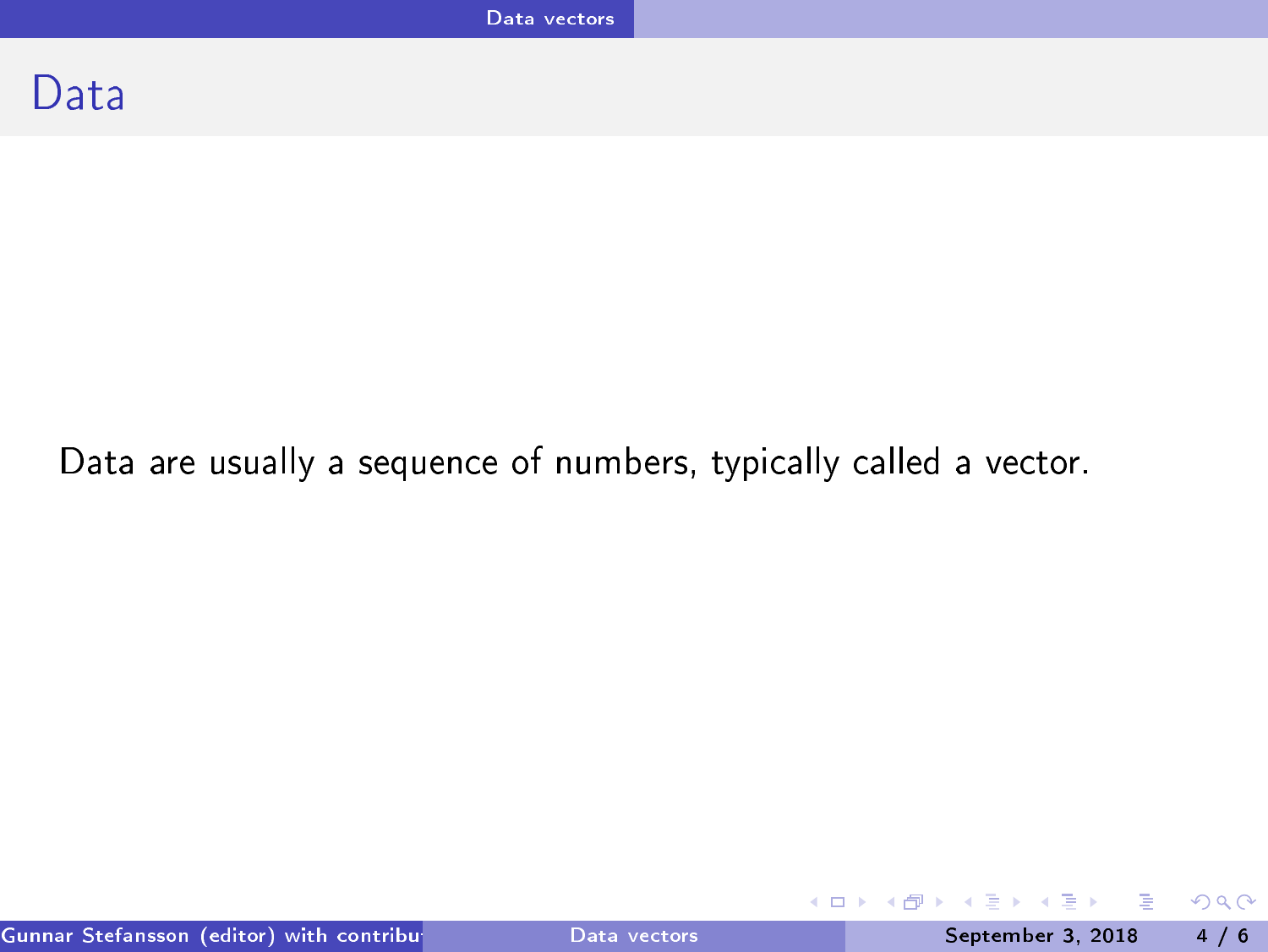# Indices for a data vector

If data are in a vector  $x$ , then we use indices to refer to individual elements. If i is an integer then  $x_i$  denotes the i'th element of  $x$ . Note that we do not distinguish (much) between rows and columns.

<span id="page-4-0"></span> $QQ$